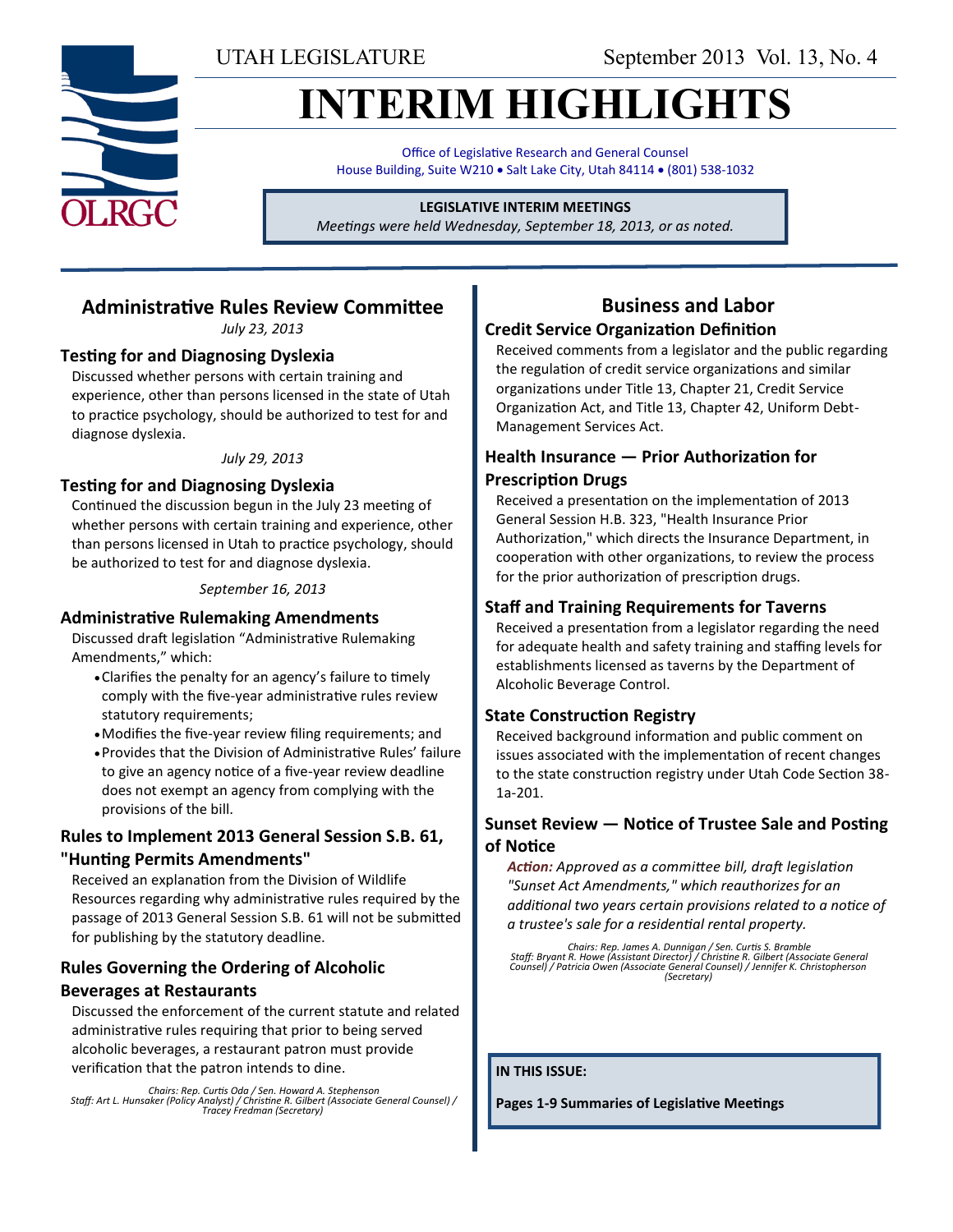## **Child Welfare Legislative Oversight Panel**

*September 19, 2013*

#### **Foster Care**

Received recommendations for improving Utah's foster care system from youth who have been in foster care.

#### **Legislative Audit**

Received a report from the Office of the Legislative Auditor General on its February 2013 audit of Utah's child welfare system. Received a report from the Division of Child and Family Services on its response to recommendations made in the audit.

#### **Parental Defense**

Considered whether the state should adopt the American Bar Association's standards of practice for attorneys representing parents in child abuse and neglect cases as statewide standards for attorneys participating in Utah's Child Welfare Parental Defense Program. Received comments and recommendations from two parental defense attorneys, including a recommendation that any standards be applied to private as well as court-appointed counsel.

### **Prescription Drugs**

Received comments from a family rights organization suggesting that medical practitioners in Utah may be prescribing antipsychotic drugs excessively to children in foster care.

*Chairs: Sen. Allen M. Christensen / Rep. Johnny Anderson Staff: Mark D. Andrews (Policy Analyst) / Lee A. Killian (Associate General Counsel) / Lori R. Rammell (Secretarial Supervisor)* 

## **Economic Development and Workforce Services**

#### **Community Development and Renewal Agencies**

Received presentations from committee staff, Sandy City, the Housing and Community Development Division, and the Utah State Office of Education on community development and renewal agencies.

These agencies are created at county and city levels to undertake or promote urban renewal, economic development, or community development through taxincrement financing, which allows property tax collected for a project area in excess of a base-year tax amount to be paid directly to the agency instead of to traditional taxing entities for an extended period of time. The impact of lost revenue on the taxing entities, such as school districts, was discussed.

#### **Housing and Community Development Programs**

Received a briefing from the Housing and Community Development Division on its operations and functions. The division administers the Permanent Community Impact Fund, the Olene Walker Housing Fund, and several other programs that serve local government, community organizations, and citizens.

## PAGE 2 UTAH LEGISLATURE • September 2013

The division assists communities with:

- Infrastructure;
- Bonding:
- Affordable housing;
- Basic community services; and
- Community welfare issues, including hunger, homelessness, and home heating.

Most of the division's programs are overseen by a board that administers grants, loans, and investments.

## **Legislative Hearing for the Community Services Block Grant Program**

Received information from the State Community Services Office, Department of Workforce Services. In accordance with federal law, a state must hold a legislative hearing once every three years in conjunction with the development of the state plan for the community services block grant.

### **Single Audit Management Letter Findings**

Received a report from the Department of Workforce Services on the annual audits of the department conducted by the state auditor. As part of the audit, 16 findings and recommendations were made related to inadequate internal controls, eligibility and cost allocation errors, and other deficiencies for the year ending June 30, 2012. The department explained to the committee its efforts to make improvements based on the findings and recommendations in order to prevent these issues from recurring.

### **Tourism Marketing Performance Account**

Received a briefing from the Governor's Office of Economic Development and the Utah Office of Tourism and Film on the Tourism Marketing Performance Account. The account provides that a portion of the state sales and use tax revenue is deposited for statewide advertising, marketing, and a branding campaign to promote the state.

The amount set aside for the account was \$12 million for FY 2014. The annual increases built into the statutory formula are due to expire at the end of FY 2016, which will cap the annual amount going into the account at \$18 million, beginning in FY 2017.

*Action: Directed committee staff to obtain information from the Utah Office of Tourism and Film on developing recommendations for the Tourism Marketing Performance Account.*

#### **Unemployment Insurance Program**

*Action: Directed committee staff to prepare legislation regarding unemployment insurance amendments as recommended by the Department of Workforce Services.*

#### **Unmanned Aerial Systems Manufacturing Potential**

Received a briefing from the Governor's Office of Economic Development on the use of unmanned aerial systems for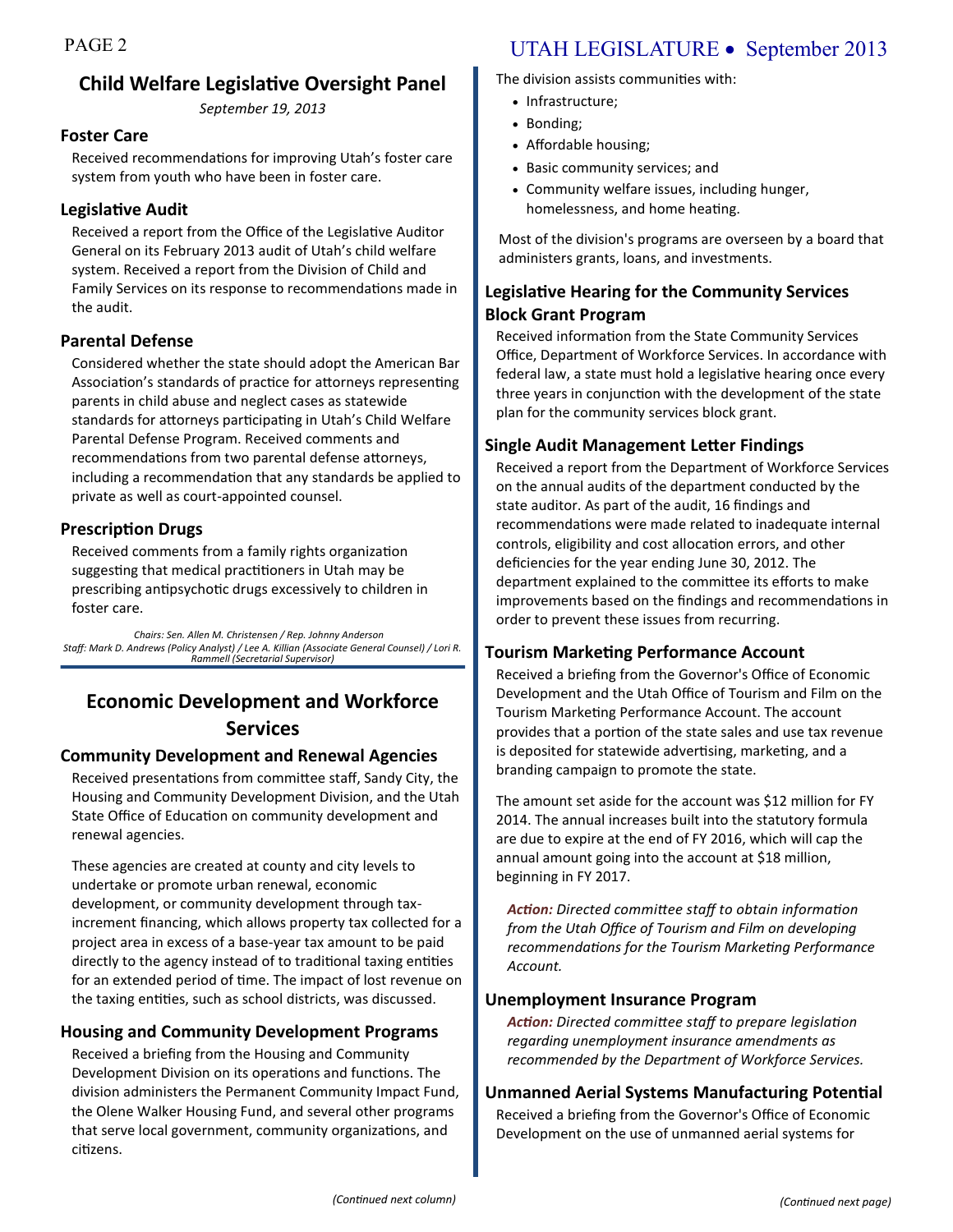military and commercial purposes. The office said that Utah is pursuing economic development opportunities regarding the manufacturing of unmanned aerial systems and related business activities.

*Chairs: Rep. Rebecca P. Edwards / Sen. Aaron Osmond Staff: Benjamin N. Christensen (Policy Analyst) / Peter Asplund (Associate General Counsel) / Debra Hale (Secretary)*

## **Economic Development Task Force**

*August 22, 2013*

#### **Utah Infrastructure and Energy Needs**

Received presentations on Utah's infrastructure and energy needs from the Utah Department of Transportation, Salt Lake City Department of Airports, Utah Transit Authority, Division of Water Resources, Division of Drinking Water, Public Service Commission of Utah, Rocky Mountain Power, and Questar Corporation. Economic development depends on an infrastructure that can support anticipated populations and the future demands of business and industry. Presenters explained the status of Utah's infrastructure and current and future infrastructure needs.

#### **Utah's Economy and Basic Infrastructure**

Received a presentation from the Office of the Legislative Fiscal Analyst on Utah's economy. The economy is tied to the ability of the state to build, operate, and maintain an efficient infrastructure. Planned, strategic investment in infrastructure has helped Utah's economic success and is critical to its future.

#### *September 19, 2013*

#### **Air Quality Mitigation by Government Entities**

Received a presentation on air quality mitigation by government entities from the Salt Lake Chamber of Commerce and from a member of the task force who was the sponsor of H.B. 168, "Air Quality Mitigation by Government Entities," which passed during the 2013 General Session. The bill required each state agency to report on current efforts and future plans to improve air quality in the state. The submissions have been summarized in "Air Quality Mitigation Efforts and Future Plans of Government Entities."

#### **Division of Air Quality Recommendations**

Received recommendations from the Division of Air Quality regarding ways air quality can be improved in the state. Division recommendations include support for the proposed new State Implementation Plan, funding for air quality research, division staffing for the Uintah Basin, and additional enforcement of air quality standards.

#### **Potential Task Force Recommendations**

Discussed potential task force recommendations for inclusion in the final task force report due to be presented at the November interim meetings. The chairs asked task force

## PAGE 3 INTERIM HIGHLIGHTS • September 2013

members to provide ideas for potential recommendations to further economic development in Utah.

*Chairs: Sen. Stuart C. Reid / Rep. Brad R. Wilson Staff: Benjamin N. Christensen (Policy Analyst) / Peter Asplund (Associate General Counsel) Jennifer K. Christopherson (Legislative Secretary)*

## **Education**

### **Teacher Preparation and Changing Student Demographics**

Received a presentation from committee staff on student test results by demographic characteristics and the demographic characteristics of school districts and charter schools.

Also received presentations on how educators are being prepared to teach, taking into account Utah's changing demographics, from the following:

- The Utah Council of Education Deans, which described how public and private higher education institutions across the state are preparing students to be effective teachers in the classroom;
- The state superintendent of public instruction, who discussed teacher licensing, which the State Board of Education oversees;
- A school district superintendent and school district human resources administrator who each hire teachers; they described efforts and initiatives in their districts to provide quality instruction for all students; and
- A new teacher, who gave her perspective on how well she was prepared to meet the challenges of the classroom.

#### **UPSTART Pilot Program**

Received a report from the Waterford Research Institute, the contractor providing the state's UPSTART pilot program, which is a home-based educational technology school readiness program enacted by the Legislature in 2008.

Also received a report from an evaluator of the program, who stated that the program has value regarding the development of school readiness for preschool children.

*Chairs: Rep. Francis D. Gibson / Sen. Stuart C. Reid Staff: Allison M. Nicholson (Policy Analyst) / Constance C. Steffen (Policy Analyst) / Angela Oakes Stallings (Associate General Counsel) / Debra Hale (Secretary)*

## **Education Task Force**

*August 27, 2013*

#### **Education Governance**

Received presentations from task force staff on Utah's current governance structure for public K-12 and higher education systems and reviewed governance models for these systems in other states.

#### **Perspectives on Student Achievement**

Received a summary report prepared by task force staff that compiles and synthesizes the input from various stakeholders who presented to the task force in previous meetings on their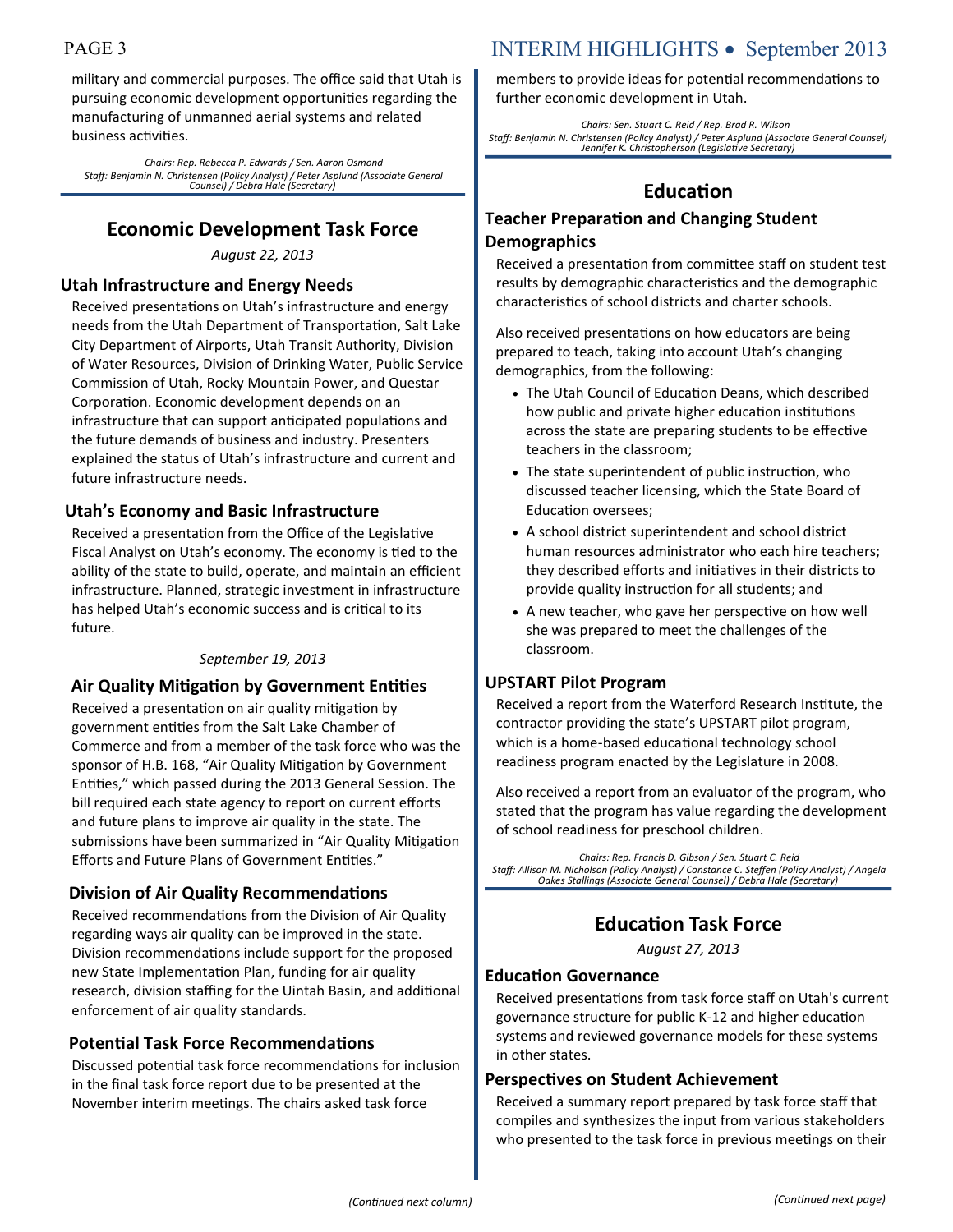determination of the main factors affecting student achievement.

*Action: Requested that the chairs write a letter to interested parties asking that they prioritize and come to a consensus on the most important in-classroom elements affecting student achievement, and then report back to the task force.*

*Chairs: Speaker Rebecca D. Lockhart / President Wayne L. Niederhauser Staff: Allison M. Nicholson (Policy Analyst) / Constance C. Steffen (Policy Analyst) / Angela Oakes Stallings (Associate General Counsel) / Debra Hale (Secretary)*

## **Federal Funds Commission**

*September 17, 2013*

#### **Working Group Reports**

Received reports from the following commission working groups:

- Health and Human Services;
- Education:
- Local Governments; and
- General Risk Assessment.

*Chair & Vice Chair: Sen. Deidre M. Henderson / Rep. Ken Ivory Staff: Leif G. Elder (Policy Analyst) / Shannon C. Halverson (Associate General Counsel) / Sara J. Thomas (Secretary)*

## **Government Communications Task Force**

*August 22, 2013*

#### **Next Generation 911 Services**

Received an explanation from CenturyLink regarding the Next Generation 911 and the federal guidelines to upgrade 911 systems to accommodate new communication technologies. The presentation reviewed what has been completed in Utah regarding Next Generation compliance; what else needs to be done; and the compliance challenges for state and local government and emergency responders.

#### **Fees Collected with Telephone Bills**

Received reports from the Public Service Commission, Utah Poison Control Center, and Department of Public Safety regarding how the following fees, which are collected with telephone bills, are being used:

- Telecommunication Relay Service Fund fee of \$0.06 per access line;
- Utah Poison Control Center fee of \$0.07 per access line; and
- State 911 fee of \$0.08 per access line.

*September 16, 2013*

#### **Estimates for Dispatcher Systems Replacements**

Received a presentation from the Department of Technology Services and the Utah Communications Agency Network regarding an estimate of the costs needed to replace the systems used by public safety dispatchers to notify

## PAGE 4 UTAH LEGISLATURE • September 2013

emergency responders of a 911 call for help.

### **Historical Data and Analysis of 911 Fees and Certain Other Public Safety Fees**

Received an explanation from the Utah State Tax Commission regarding collection and distribution anomalies of certain fees, primarily in the FY 2012 data.

#### **Unified Statewide 911 Legislative Report from 2012**

Received an explanation of the state 911 committee, its purposes, current projects, goals, and challenges.

*Chairs: Rep. Brad L. Dee / Sen. Wayne A. Harper Staff: Joseph T. Wade (Policy Analyst) / Victoria Ashby (Associate General Counsel) / Tracey Fredman (Secretary)*

## **Government Operations**

#### **Federal Funding Cuts Affecting State Agencies**

Discussed ways to address federal funding cuts to state agencies when the cuts are not accompanied by a reduction in federal mandates or a decrease in the demand for services.

#### **Candidate Certification Amendments**

*Action: Approved as a committee bill, draft legislation "Candidate Certification Amendments," which, for the 2014 calendar year only, amends provisions of Utah Code Title 20A, Election Code, relating to the deadlines to certify candidates for a primary election.*

#### **Local School Board Disclosures**

Discussed whether reporting deadlines for candidates of a local school board should match county or state reporting deadlines. Local school board candidates have the same reporting deadlines as state school board candidates, but local candidates report to the county, not the state.

#### **Special Election Dates**

Received briefings from the Office of the Lieutenant Governor, the County Clerks Legislative Policy Committee, and the Utah League of Cities and Towns about the dates on which a statewide or local special election may be scheduled.

#### **Statutorily Required Reports from the Office of the Lieutenant Governor**

Received statutorily required reports from the Office of the Lieutenant Governor on:

- Election day voting centers;
- Voting by mail;
- Voter information pamphlet notices; and
- Signing an online petition.

*Chairs: Rep. Jack R. Draxler / Sen. Margaret Dayton Staff: Leif G. Elder (Policy Analyst) / Thomas R. Vaughn (Associate General Counsel) / Anna M. Allen (Secretary)*

## **Health and Human Services**

#### **Long-term Care Insurance**

*Action: Approved as a committee bill, draft legislation*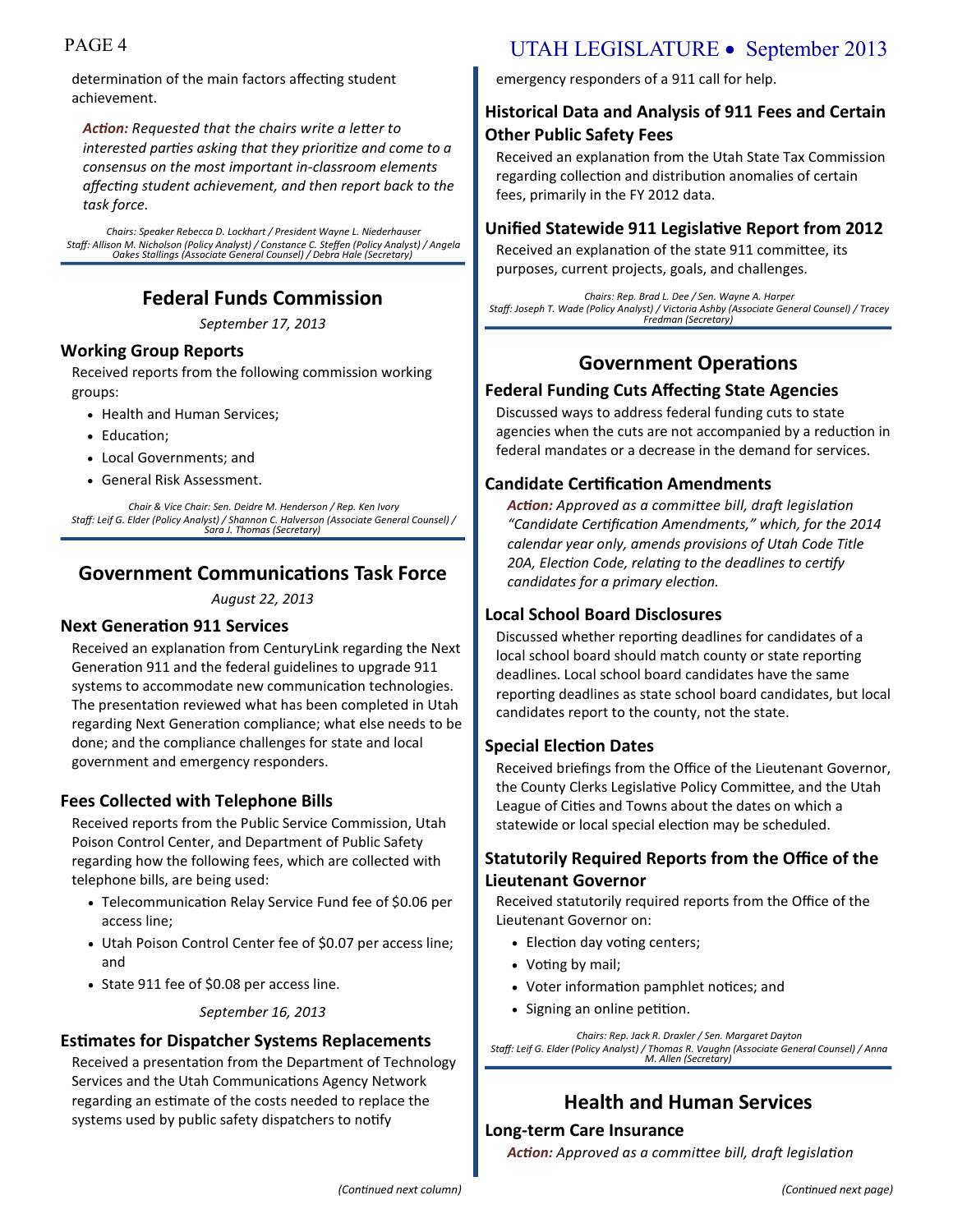*"Long-term Care Partnership," which requires the Utah Department of Health to amend the state's Medicaid plan to create a qualified long-term care insurance partnership, as defined in federal law.*

#### **Medicaid Accountable Care Organizations**

Received a report from the Utah Department of Health that its January 1 transition of 170,000 Medicaid recipients on the Wasatch Front from three service payment and delivery models to an accountable care organization model has been smooth except that some children receiving home health care services have been required to obtain new providers. The department reported that it is looking to eventually include long-term care services, dental services, and mental and behavioral health care services in the model.

#### **Medicaid Dental Pilot Program**

Received a report from a legislator and the Utah Department of Health advising that the Medicaid pilot program authorized by the Legislature in 2012 to increase the number of dentists available to Medicaid clients has not been implemented because the Legislature did not appropriate funds for the program.

#### **State and Federal Health Reform**

Received a report from committee staff stating that:

- Employers must notify their employees by October 1, 2013, about the federal Health Insurance Marketplace, which will open the same day; and
- The IRS has ruled that individuals who have household incomes of up to 138% of the federal poverty level and live in a state that does not increase its maximum income limit for Medicaid eligibility to the same level as permitted by the federal Affordable Care Act, will not be subject to the act's penalty for failure to enroll in qualified health insurance.

*Chairs: Rep. Paul Ray / Sen. Evan J. Vickers Staff: Mark D. Andrews (Policy Analyst) / Cathy J. Dupont (Associate General Counsel) / Lee A. Killian (Associate General Counsel) / Samuel C. Johnston (Associate General Counsel) / Lori R. Rammell (Secretarial Supervisor)*

## **Health Reform Task Force**

*July 18, 2013*

#### **Responding to the Federal Patient Protection and Affordable Care Act**

Reviewed a letter from the president of the Senate, the speaker of the House, and the task force chairs responding to a request from the US Department of Health and Human Services, which requested comment on "whether a state that elects to operate a SHOP but not an individual market exchange … should be eligible to establish a risk adjustment program [under the federal Affordable Care Act]." The letter asks the department to allow states like Utah, that have elected to operate only one exchange, to operate a risk adjustment program in both the individual and small employer group markets.

## PAGE 5 INTERIM HIGHLIGHTS • September 2013

Received a report from the Utah Insurance Department on a contract it recently entered into for a study to determine whether and how a state-operated risk adjustment program should be implemented in Utah. The report is to be completed by September 17.

Received a report from task force staff on the hundreds of pages of federal Affordable Care Act regulations proposed or finalized over the past month.

Received a report from the Utah Insurance Department stating that it plans to adopt the federal government's navigator training program for the purpose of licensing health insurance exchange navigators under Utah's licensing law.

Received a report from the Public Employees Health Program about online tools it has recently made available to enrollees. The tools are designed to reduce program costs by educating enrollees on how to reduce medical costs and by allowing them to compare the cost and quality of various medical procedures and medications.

#### *August 22, 2013*

#### **State and Federal Health Reform**

Received two briefing papers produced by the Office of Legislative Research and General Counsel, "Implementation of the Affordable Care Act: The Utah Model for Implementing Exchanges" and "Implementation of the Affordable Care Act: Medicaid Expansion Options and Their Impacts."

Received a report from task force staff that four entities have been awarded grants to educate and assist consumers who may be eligible to participate in the federal government's health insurance exchange, which begins operating in Utah on October 1, 2013. Grants have been approved for the Utah Health Policy Project (\$407,788), the Utah AIDS Foundation (\$126,258), Cardon Health Care Network (\$238,000), and the National Council of Urban Indian Health (\$35,000).

Received a report from the Utah Insurance Department stating that it has completed its review of plans that health insurers wish to offer in either the federal or state health insurance exchanges that begin October 1, 2013. The reviews are subject to final approval by the US Department of Health and Human Services. The department reported that six insurers plan to participate in the federal exchange and three plan to participate in the state exchange. The department provided a preliminary analysis of rates for certain plans to be offered in the federal exchange.

The Department of Workforce Services and the Department of Health reported that they will both be ready for the October 1 implementation of health insurance exchanges under the Affordable Care Act. However, the Department of Workforce Services expressed concern that in the event the federal government is unable to have its "data hub" running by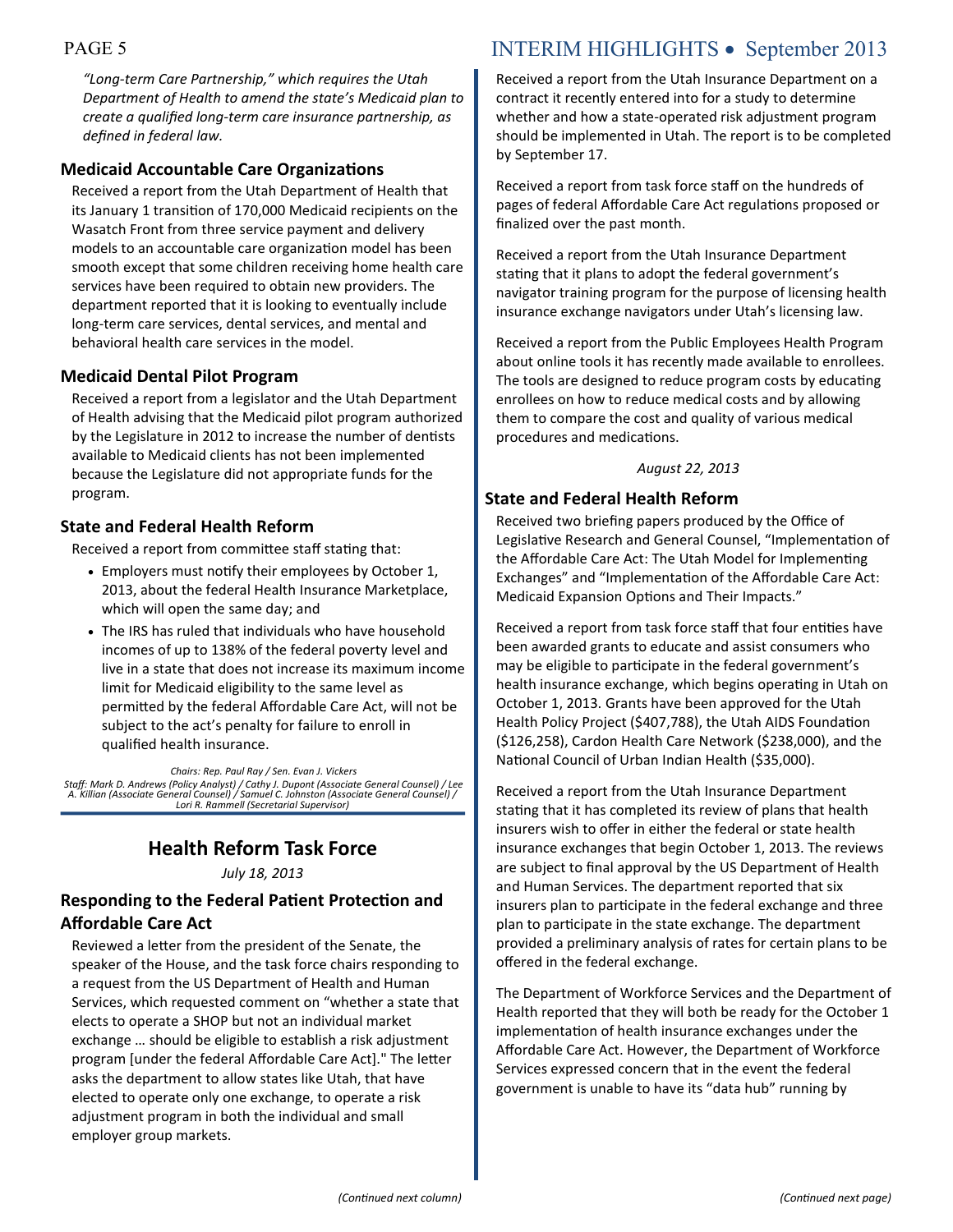October 1, there are no contingency plans by the federal government for moving information between the federal exchange and the department.

Received reports from the Department of Health and the Public Employees Health Program on the work of executive branch committees developing proposals under the Affordable Care Act's State Innovation Models Initiative. The work is funded by a \$1 million federal grant and addresses technology, health information, prevention and wellness services, payment reform, quality, and patient safety.

*Chairs: Sen. Allen M. Christensen / Rep. James A. Dunnigan Staff: Mark D. Andrews (Policy Analyst) / Cathy J. Dupont (Associate General Counsel) / Samuel C. Johnston (Associate General Counsel) / Lori R. Rammell (Secretarial Supervisor)*

## **Judiciary**

#### **Court Fees for Political Subdivisions**

Received a presentation from a legislator on draft legislation "Court Fees for Political Subdivisions," which would provide for an agency or political subdivision to pay a defendant's court costs if a defendant prevails on an appeal regarding a violation of an ordinance.

The League of Cities and Towns and the Administrative Office of Courts presented additional policy considerations associated with the draft legislation, including filing fees and costs, definition of an ordinance, and placement within the Utah Code.

#### **Reciprocal Provisions for Birth Fathers**

Received a presentation from a legislator on a concept for legislation aimed at providing reciprocal provisions for birth fathers who register in their home state to perfect their rights regarding an adoption.

#### **Right to a Jury Trial in Termination Cases**

Received a presentation from a legislator on an interim study item based on 2013 General Session H.B. 313, "Rights of Parents and Children Amendments." The committee discussed the concept of legislation that would allow a parent who has been served with a petition for termination of parental rights to request a jury trial.

*Chairs: Rep. Kay L. McIff / Sen. Mark B. Madsen Staff: Chelsea B. Lloyd (Policy Analyst) / Esther Chelsea-McCarty (Associate General Counsel) / Jennifer K. Christopherson (Secretary)*

## **Law Enforcement and Criminal Justice**

#### **Committee Priority Study Items**

Received presentations from several legislators regarding the status of six priority interim study items:

- Disabled law enforcement officer benefits;
- Salary comparison between the Utah Highway Patrol and other law enforcement agencies;
- Statewide access to law enforcement records;
- Internet sales of nicotine;
- Sex offender registry; and
- Gateway pornography.

## PAGE 6 UTAH LEGISLATURE • September 2013

#### **Forfeited Property Report**

The committee received a report from the Commission on Criminal and Juvenile Justice regarding the equitable sharing of funds and the property reported by Utah law enforcement agencies on federal asset forfeiture cases. State agencies in Utah received just over \$1.1 million in FY 2013, which is lower than the \$2.0 million that state agencies reported in FY 2012. Over the past five years, Utah has received an average of \$1.3 million each year from this program.

#### **Multi-agency Strike Force**

The committee received a report from the Office of the Attorney General regarding the activities and accomplishments of the Multi-agency Strike Force. The strike force is authorized in statute to combat violent crimes and other major felonies associated with illegal immigration and human trafficking. In FY 2012, the strike force opened 173 investigations and arrested 57 suspects.

*Chairs: Rep. Curtis Oda / Sen. Todd Weiler Staff: Nathan W. Brady (Policy Analyst) / Susan Creager Allred (Associate General Counsel) / Lori R. Rammell (Secretarial Supervisor)*

## **Legislative Information Technology Steering Committee**

*August 20, 2013*

#### **Enhancements to Technology Capabilities in Legislative Committee Rooms**

Reviewed possible upgrades to legislative committee rooms on Capitol Hill, including streaming of video presentations, full video streaming of committee meetings, and upgrading equipment from analog to digital capability.

#### **Mobile Phone Services for the Legislative Branch**

Received information on mobile phone services within the legislative branch and reviewed options for the frequency and funding of replacing mobile phones.

*Action: Recommended that cell phones be replaced every two years, using an ongoing source of funding.*

#### **Organization of Information Technology Services in the Legislative Branch**

Reviewed a letter from the president of the Senate and the speaker of the House to the committee asking it to review the desirability and feasibility of establishing a centralized information technology (IT) office within the legislative branch.

Reviewed the type and scope of IT-related services provided to the members and employees of the legislative branch, staffing levels, coordination efforts between offices and legislative chambers of IT services, and management and decision-making processes for IT services. The committee chairs were requested to form a working group to further study these issues.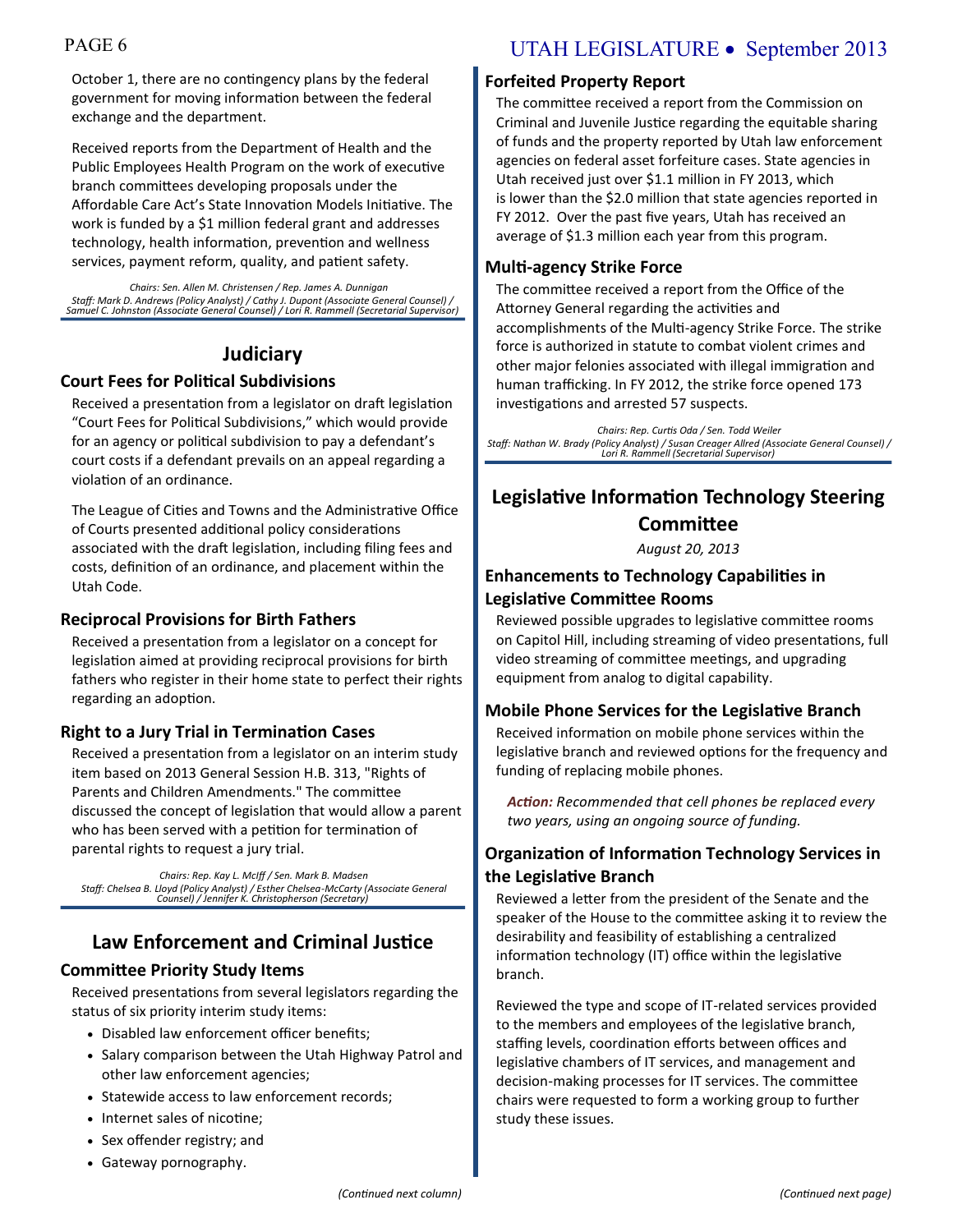### **Voice and Video Streaming Service Contract**

Reviewed the contract with the private company that provides voice and video streaming services for the Legislature.

*Co Chairs: Sen. Curtis S. Bramble / Rep. Ryan D. Wilcox Staff: Bryant R. Howe (Assistant Director) / Eric N. Weeks (Deputy General Counsel) Sara J. Thomas (Legislative Secretary)* 

## **Legislative Process Committee**

*September 16, 2013*

#### **Legislative Procedural Issues**

The Legislative Process Committee discussed recommendations to improve legislative rules and procedures.

*Chairs: Rep. Melvin R. Brown / Sen. Lyle W. Hillyard Staff: Jerry D. Howe (Managing Policy Analyst) / John L. Fellows (General Counsel) / Eric N. Weeks (Deputy General Counsel) / Phalin L. Flowers (Administrative Assistant)*

## **Native American Legislative Liaison Committee**

*August 15, 2013*

#### **Utah Navajo Royalties**

Received a report from committee staff about 2013 General Session S.B. 40,"Utah Navajo Royalties Amendments," which passed, and allows for an increase in financial aid to certain Navajo Nation students to reflect tuition increases at institutions of higher education.

#### **Native American Remains Review Committee**

Received a report from the Division of Indian Affairs concerning the Native American Remains Review Committee. The committee is responsible for responding to requests made by tribes and for the disposition of remains that are presented to the committee.

#### **Economic Development Efforts**

Received a report from Southern Utah University on an economic development study being conducted in conjunction with Utah State University for the benefit of local Indian tribes.

*Chairs: Sen. Kevin T. Van Tassell / Rep. Jack R. Draxler Staff: Michael E. Christensen (Director) / Patricia Owen (Associate General Counsel) Phalin L. Flowers (Administrative Assistant)*

## **Natural Resources, Agriculture, and Environment**

#### **Consumer Electronic Device Recycling**

Received a report from the Division of Solid and Hazardous Waste, Department of Environmental Quality, on consumer electronic device collection, reuse, and recycling systems in the state.

## PAGE 7 INTERIM HIGHLIGHTS • September 2013

#### **Energy Advisor Report and Review of State Energy Policy**

Received a report from the state energy advisor on the status and development of the state's energy resources and the energy advisor's activities. The advisor reviewed the state energy policy and discussed the importance of energy development and reliability.

#### **Water Pollution — Reduction of Nutrient Pollution**

Received a report from the Department of Agriculture and Food, water conservancy and conservation districts, and agriculture producers on ways that the Environmental Stewardship Certification Program could help reduce nutrient pollution in Utah waters. The department recommended legislation to enhance the program and provide funding for nutrient pollution reduction projects.

*Chairs: Rep. Michael E. Noel / Sen. Scott K. Jenkins Staff: J Brian Allred (Policy Analyst) / RuthAnne Frost (Associate General Counsel) / Anna M. Allen (Secretary)*

## **Occupational and Professional Licensure Review Committee**

*September 17, 2013*

#### **Licensure of Music Therapists**

Received a presentation from the Utah Association of Music Therapists seeking licensure for the practice of music therapy.

#### **Alternatives to Licensing**

Received a report from committee staff on possible alternatives to licensing, including registration and certification.

#### **Sunset Review — Massage Therapy Practice Act**

Received information and discussed whether Title 58, Chapter 47b, Massage Therapy Practice Act, should be reauthorized.

*Chairs: Rep. Derek E. Brown / Sen. John L. Valentine Staff: Bryant R. Howe (Assistant Director) / Peter Asplund (Associate General Counsel) / Tracey Fredman (Secretary)*

## **Political Subdivisions**

#### **Assessment Areas**

Received from the Utah League of Cities and Towns and the Utah Association of Special Districts a summary of the results of a survey of their respective members regarding the designation of assessment areas and any protests to those designations.

#### **Eminent Domain Study Item**

Received a report from the study sponsor and the state property ombudsman, who have been working with parties interested in eminent domain issues. This month's report included recommendations regarding notification requirements for condemnors prior to filing a condemnation action.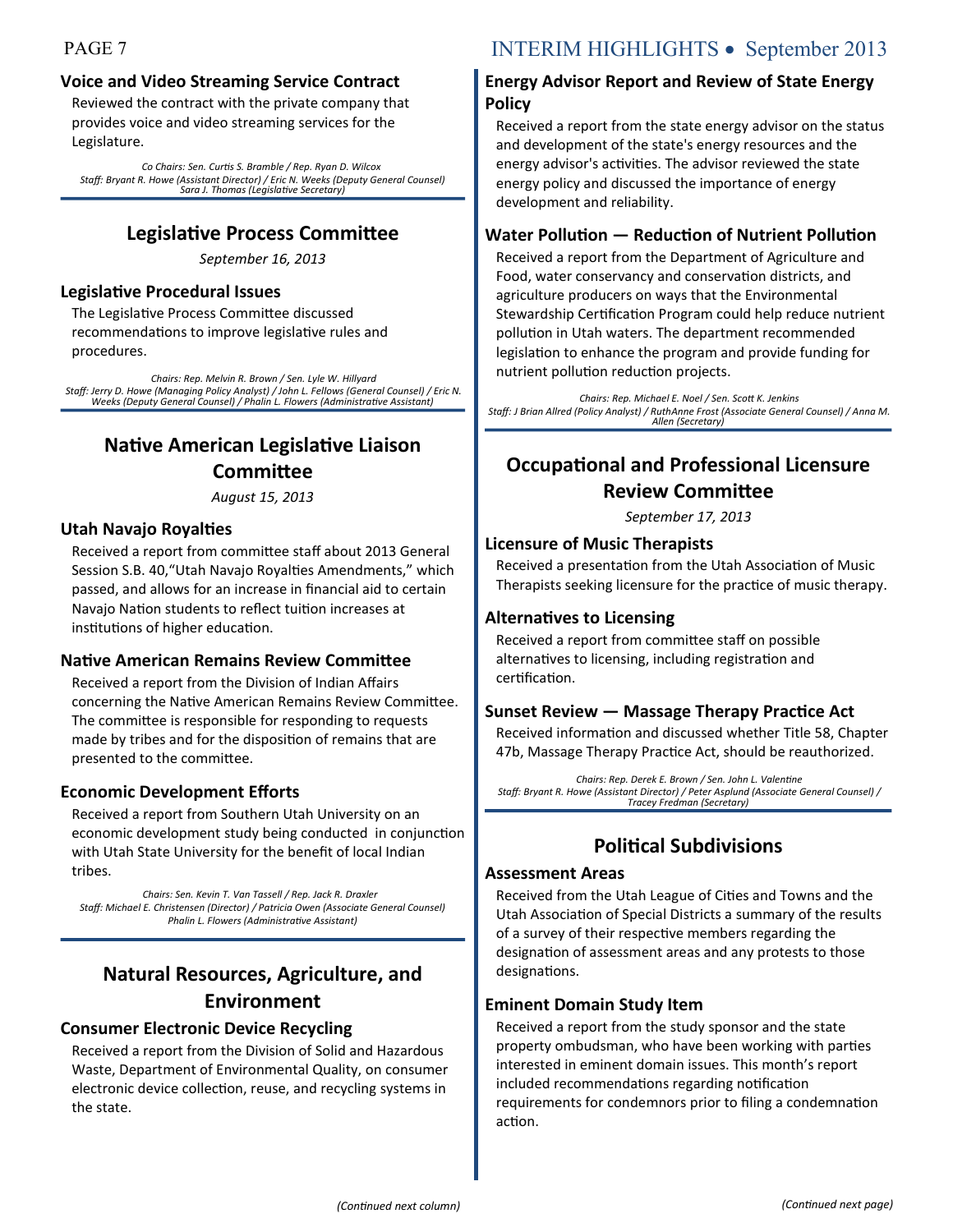#### **General Fund References in Local Government Code**

*Action: Approved as a committee bill, draft legislation "Local Government General Fund Amendments," which would :*

- *Amend references to the term "general fund" in the Utah Code dealing with municipalities and counties to clarify that the term means a town general fund, city general fund, or county general fund, and not the state general fund;*
- *Define "town general fund," "city general fund," and "county general fund"; and*
- *Clarify related language.*

#### **Nonconsensual Common Law Liens**

Discussed draft legislation "Wrongful Lien Amendments," which would:

- Impose procedures regarding submitting a nonconsensual common law document to the county recorder for recording; and
- Provide that a recorded nonconsensual common law document is void if the document sponsor does not comply with the requirements described in the draft legislation.

*Chairs: Rep. R. Curt Webb / Sen. Daniel W. Thatcher Staff: Joseph T. Wade (Policy Analyst) / Victoria Ashby (Associate General Counsel) / Sara J. Thomas (Secretary)*

## **Public Utilities and Technology**

#### **Extension of Natural Gas Lines**

Received an update from a legislator on suggested legislation that would provide a statutory process for extending natural gas lines across the state and how those extensions could be funded.

*Action: Voted to open a bill file for the purpose of drafting legislation that creates a natural gas line extension program and funding.* 

#### **Intermountain Power Agency Contracts**

Received a report from Intermountain Power Agency about Utah statutory power contract requirements and the necessity of amending the law to exempt the agency from the current 50-year limit so that a new contract may be signed well before the existing 2027 contract termination year.

*Action: Approved as a committee bill, draft language presented to the committee regarding the Intermountain Power Agency contract.* 

#### **Interstate Transmission Lines**

Received an update from TransWest regarding its interstate transmission corridor construction project across Utah, "on and off ramps" for connecting to the Utah electrical grid, Utah taxes paid, including property and sales and use taxes, and local employment.

The Utah Tax Commission and the Governor's Energy Office also addressed property taxes and under which conditions those taxes would increase. Committee members asked

## PAGE 8 UTAH LEGISLATURE • September 2013

questions about the long-term value to the state of a transmission line corridor that only pays property taxes while permanently occupying the land.

*Chairs: Rep. Roger E. Barrus / Sen. David P. Hinkins Staff: Richard C. North (Policy Analyst) / Rebecca L. Rockwell (Associate General Counsel) / Tracey Fredman (Secretary)*

## **Revenue and Taxation**

#### **Timing of "Truth in Taxation" Public Hearings**

Received a presentation from committee staff regarding calendar year taxing entities that hold budget hearings for a proposed budget increase in December, but do not hold a truth in taxation hearing for an increase to the property tax until August, when two-thirds of the budget has been spent.

#### **Overview of Property Tax System**

Received a presentation from committee staff on Utah's property tax system, including constitutional property tax provisions, exemptions, rates, revenues, and the "truth in taxation" system.

#### **Utah Legal Tender Act**

Received a presentation from the Utah Precious Metals Association regarding a proposal that would address issues related to specie legal tender, including legal tender escrow agents and taxation.

*Chairs: Rep. Ryan D. Wilcox / Sen. Deidre M. Henderson Staff: Bryant R. Howe (Assistant Director) / Leif G. Elder (Policy Analyst) / Rebecca L. Rockwell (Associate General Counsel) / Sara J. Thomas (Secretary)*

## **State Water Development Commission**

*September 17, 2013*

#### **Change Application Procedures**

Discussed draft legislation proposed by the Utah Irrigators Alliance regarding change application procedures.

#### **Lake Powell Pipeline and Bear River Development**

Discussed the economic and fiscal impacts of water development on the state and nation. Discussed population growth, water conservation, changing water supply, Colorado river water allocation, and the development of additional water resources.

*Chairs: Rep. Keith Grover / Sen. Margaret Dayton Staff: J Brian Allred (Policy Analyst) / RuthAnne Frost (Associate General Counsel) / Anna M. Allen (Secretary)*

## **Transportation**

#### **Air Quality and Transportation Planning**

Discussed, with the participation of the Utah Division of Air Quality and Utah's metropolitan planning organizations, air quality standards related to transportation capacity growth, what Utah should consider when planning for new roads and adding capacity to existing roads, and transit options.

#### **Federal Funding Outlook**

Received a presentation from the Utah Department of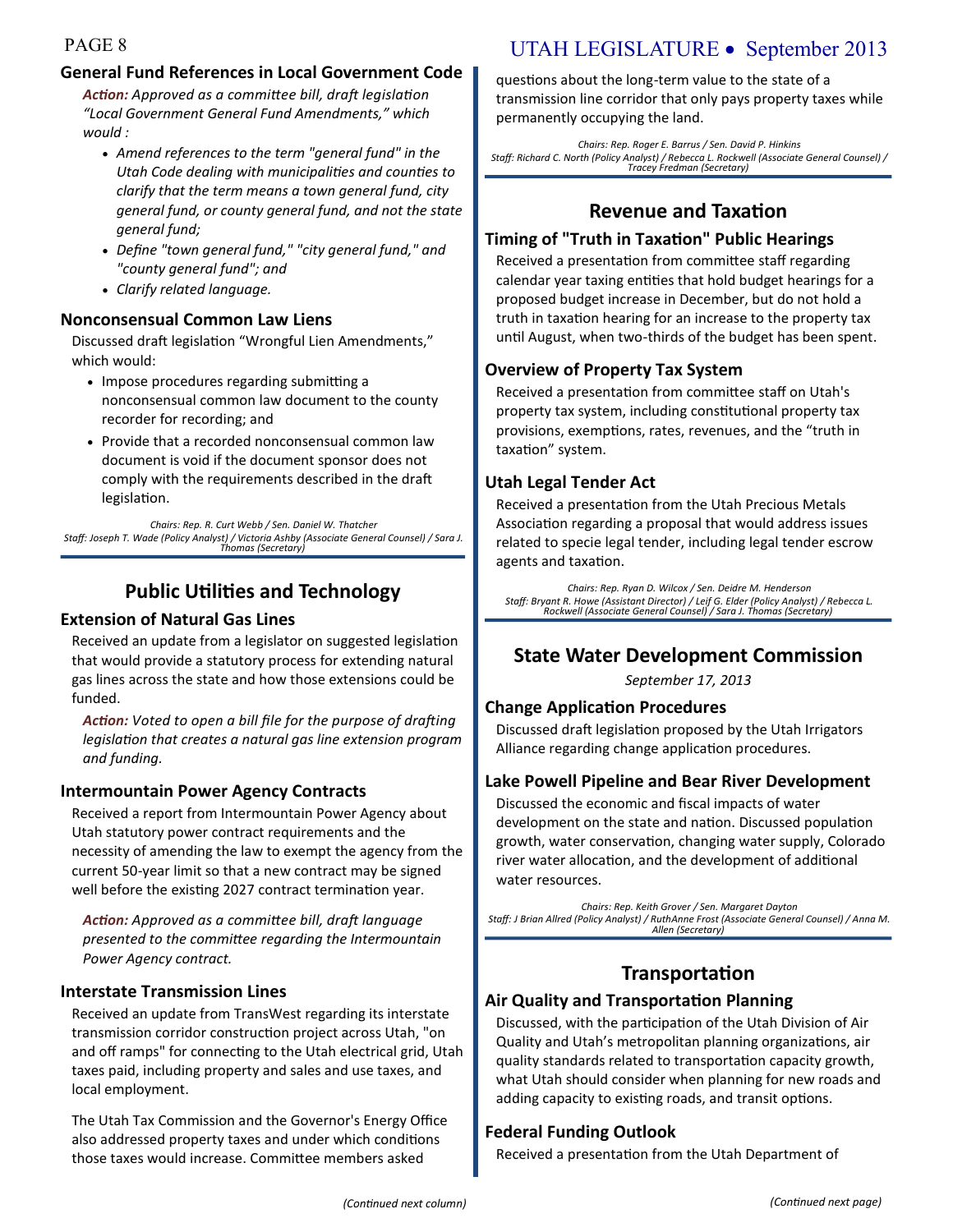Transportation and the Utah Transit Authority reviewing Utah's expectations and eligibility for federal transportation funding.

#### **Transportation Coalition Study**

Received a presentation from the Salt Lake Chamber of Commerce on a study regarding anticipated economic value to the state if Utah's Unified Transportation Plan is funded and implemented.

#### **Transportation Project Selection and Prioritization**

Received a presentation from Utah's metropolitan planning organizations, the Utah Department of Transportation, and the Utah Transit Authority describing the process used to select and prioritize transportation projects.

#### **Utah Collaborative Active Transportation Study**

Received a presentation from the Utah Department of Transportation and the Utah Transit Authority regarding a study of how people connect to transit and ways to enhance pedestrian and bicycle connections to major transit lines.

#### **Utah Foundation's Transportation Study**

Received a presentation from the Utah Foundation regarding how transit, roads, and highways are funded in Utah and projections on potential funding sources to meet Utah's transportation needs.

#### **Utah's Unified Transportation Plan**

Received a presentation from Utah's metropolitan planning organizations, the Utah Department of Transportation, and the Utah Transit Authority that reviewed Utah's Unified Transportation Plan, identified transportation needs, and addressed transportation funding gaps. The plan was developed by the Utah Transportation Commission and the state's metropolitan planning organizations, in cooperation with the Utah Department of Transportation.

*Chairs: Rep. Johnny Anderson / Sen. Kevin T. Van Tassell Staff: Art L. Hunsaker (Policy Analyst) / Shannon C. Halverson (Associate General Counsel) / Tracey Fredman (Secretary)*

## **Veterans Reintegration Task Force**

*August 19, 2013*

#### **Veterans' Credit Scores**

Received presentations from Utah financial institutions about credit scores and credit reports, the differences between the two, the legal barriers to providing information about the differences to veterans and others, and the problems that follow from misunderstanding those differences. Credit reporting entities do not use the same information as lending institutions do when generating a loan applicant's credit score, and, consequently, applicants often pay significantly more for a loan than they expected, based upon a credit report.

## PAGE 9 INTERIM HIGHLIGHTS • September 2013

#### **Veterans' Education Service Centers**

Received reports from the Davis County Applied Technology Center and Weber State University about their veterans' education service centers. Services provided include counseling about educational programs, financial assistance, and other transition services veterans need in order to be successful while in school and after graduation.

#### **Veterans' Employment Opportunities**

Received a report from the Utah Department of Workforce Services about the demographics of unemployed veterans in Utah and new strategies for connecting veterans with employment opportunities.

*Action: Recommended that draft legislation be prepared that directs the reporting of public employment opportunities to the Utah Department of Workforce Services.*

*Chairs: Rep. Paul Ray / Sen. Peter C. Knudson Staff: Richard C. North (Policy Analyst) / Esther Chelsea-McCarty (Associate General Counsel) / Tracey Fredman (Secretary)*